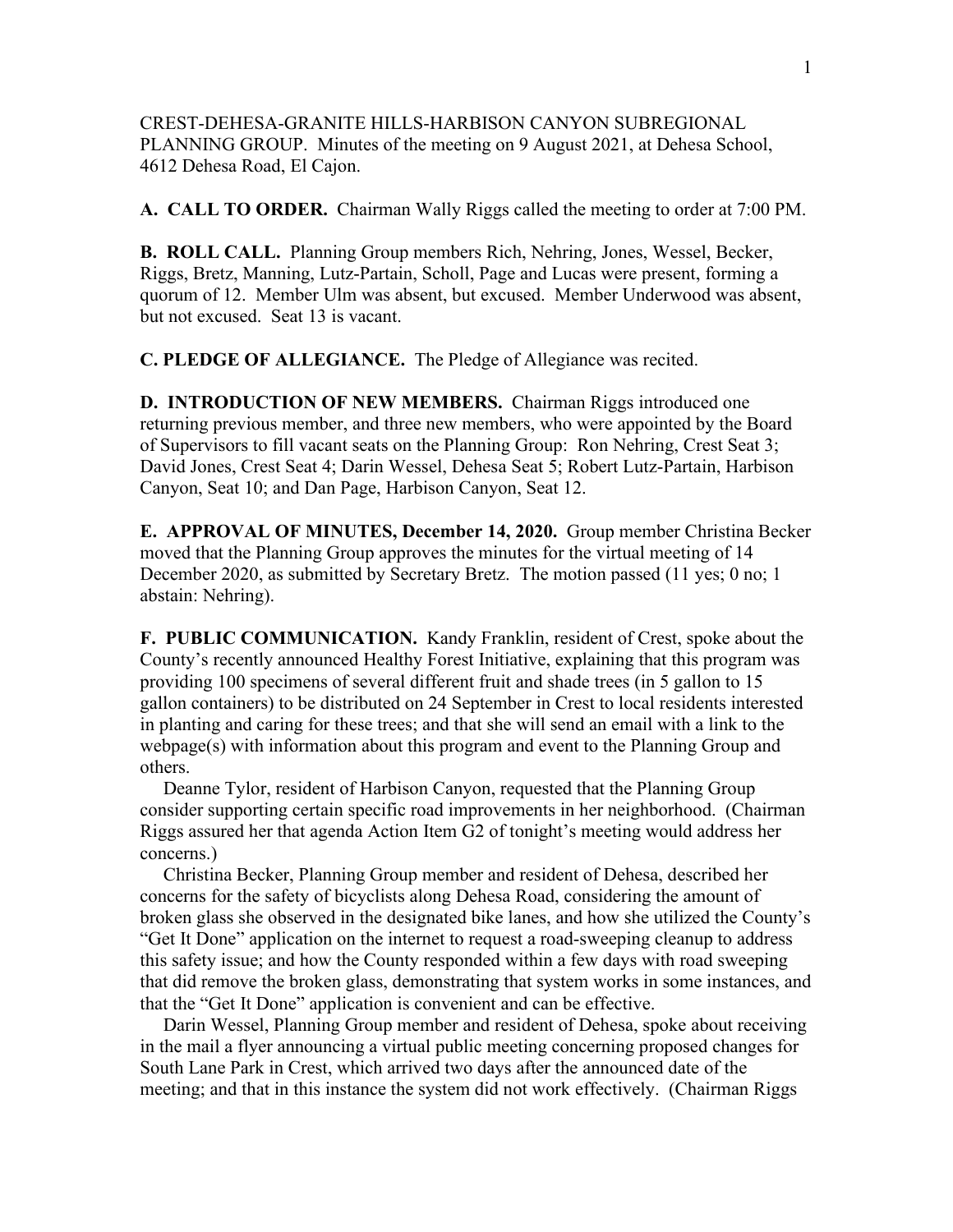mentioned that the South Land Park matter would be on the agenda for the Group's September meeting.)

## **G. ACTION ITEMS.**

**G1. Update on progress of Sycuan/Sloane Canyon public trail in Dehesa.** Chairman Riggs introduced County staff persons Emmet Kino and Marcus Lucas who were invited to give a presentation about the status of the Department of Parks and Recreation project for establishing the Sycuan-Sloane Canyon Trail; and Chairman Riggs reminded everyone that tonight's progress report is intended for information only, with no Group voting anticipated.

 The County presenters displayed and referred to a poster and map depicting the several segments of the Sycuan/Sloane Canyon public trail project, as they discussed the status of these segments and the future work needed for each, and as they responded to questions from Planning Group members and the public. They explained that the County's 2021 General Plan budget provided \$3.5 Million, of which \$1.5 Million was allocated for design, environmental compliance planning, and final design for Phase 1 construction; and \$2 Million was allocated for construction of Phase 1 projects; and also that \$750 Thousand is requested for Fiscal Year 2021/2022 for design of Phase 2 projects.

 They described the revised design of Segment 1 on Tribal land between Dehesa Road and Willow Lake, serving the purposes of providing greater separation of the public trail from the maintenance road utilized by Sycuan, and of reducing stormwater runoff impacts from the 10 separate drainages which Segment 1 crosses over, as well as runoff impacts to Tribal land from Dehesa Road and the public trail. The final design for this Segment 1 revision must be completed, and well as the final designs for all other trail segments that are on Tribal land, before the necessary application to the Bureau of Indian Affairs can be submitted. Supplemental environmental review documents for the revised Segment 1 drainage structures, and possibly for other revisions of the trail project on Tribal land, must also be completed before submittal of an application for BIA approval.

 The design status of the other segments of the project were described and discussed with the Group. It was emphasized that continued outreach to the Endangered Habitats Conservancy, US Fish and Wildlife Service, and the Kumeyaay Diegueno Land Conservancy will occur during the coming months to address design for segments on the lands of those entities. The design for the segment utilizing the existing bridge crossing the Sweetwater River for Sloane Canyon Road will not be shared until it has been finalized. A website is being prepared that will summarize all of the available information (maps, design details, etc. for each segment) for the entire project, and will be sent to Chairman Riggs in a few weeks for sharing with the Group. The presentation map and poster were left by the County staff for the Planning Group to study before returning them at a later time.

## **G2. Discussion and possible recommendation of change in road improvement**

**priority list.** Chairman Riggs explained the request from the County (which he had forwarded with its attachments in his 22 July 2021 email to Planning Group members) for an updated prioritized list of County road projects to be considered for the Department of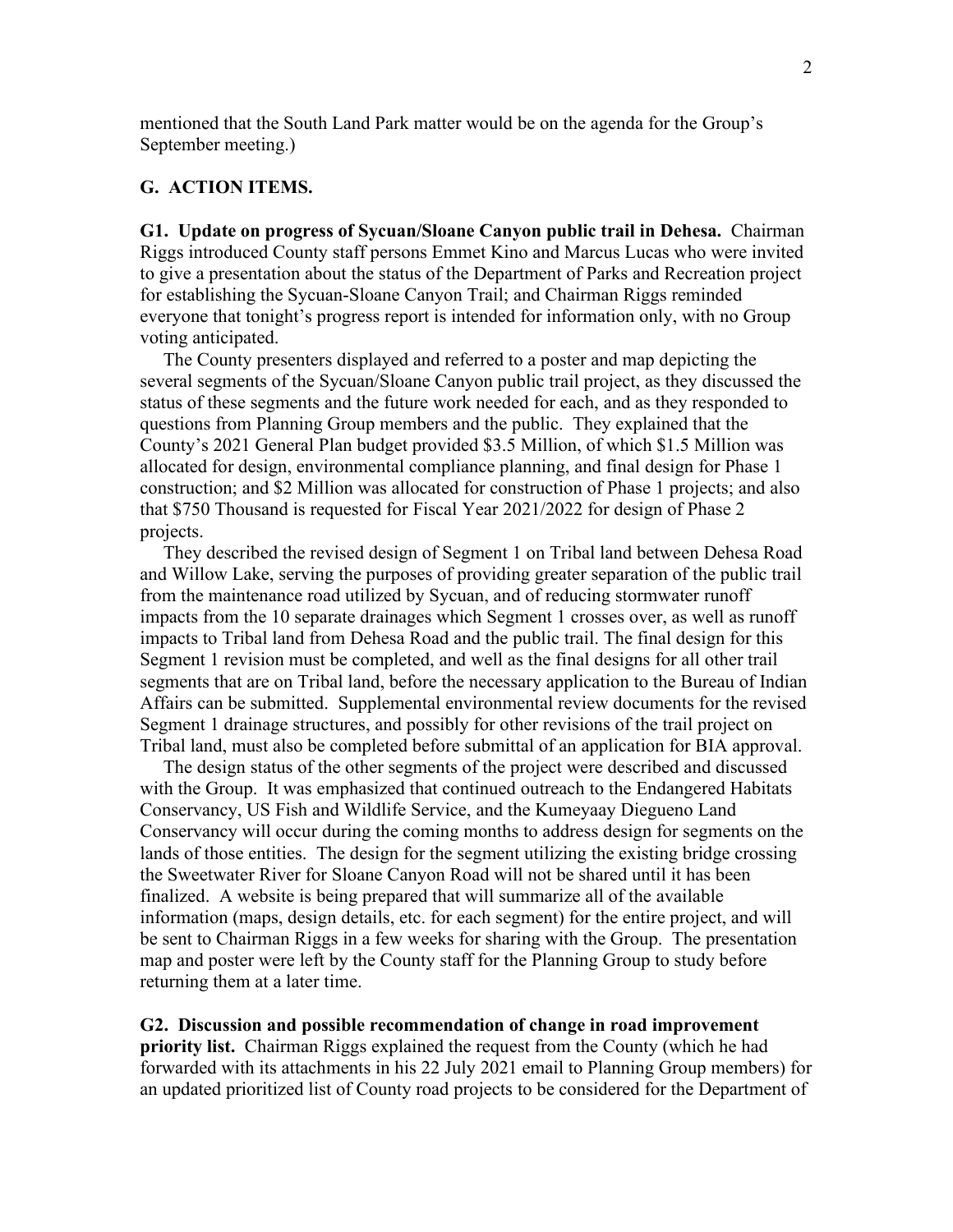Public Works Capital Improvement Projects; that the County wants this list of projects immediately; and that the list should include all possible projects throughout the Subregion's county-maintained roads.

 Planning Group discussion included the possibility of including projects to pave dirt roads such as Editha Drive in Harbison Canyon; and the lack of current information about road system problems in the Subregion for the Group to consider while prioritizing a list of possible and needed projects.

 Chairman Riggs expressed approval of the idea of tabling and continuing this item to the September meeting, to allow time for members of the Group to review previous priority lists for the Subregion, and to gather and consider inputs and requests from community residents. Group member Mary Manning volunteered to prepare some history and documentation of previous priority lists, and to email this information to other Planning Group members. Chairman Riggs declared that by consensus of the Group, preparing and taking action to create an updated road improvement priority list will be continued as an agenda action item at the September meeting.

**G3. Review of Community Plan section 2.3, Policy CM3.1.1.** Chairman Riggs introduced and invited Group member Ron Nehring to describe and discuss with the Group his review of the status of Suncrest Trail serving as a functional emergency evacuation route for the Crest community.

 Group member Nehring described his review of related planning documents, and his attendance at a meeting of interested stakeholder in the field at Suncrest Trail, to assess its suitability and readiness to serve as an emergency evacuation route. Access to the road is limited by the existence of four separate locked gates, which certain landowners want to maintain to exclude unauthorized, undesirable use of the road. The local fire agencies do not have keys to these locks, nor is there a coordinated plan for making the road accessible during emergencies. There are other issues concerning maintenance of the road and its culverts; concerning legal easements on certain properties; and concerning signage and community education about access to the evacuation route during an emergency. Nehring advocated for the Group to initiate an update of the Crest Community Plan in order to resolve the existing problems, and to establish Suncrest Trail as a functional emergency evacuation route for the Crest community in the event of a wildfire.

 Chairman Riggs decided this agenda item will be tabled and continued to the September meeting of the Planning Group, to provide time for members of the Group to continue review and consideration for taking action to update the Community Plan for section 2.3, Policy CM3.1.1, and well as other possible sections and policies of the other Community Plans in the Subregion.

**G4. Discussion of support of Jacumba Sponsor Group in reference to installation of Solar Panels.** Chairman Riggs introduced Cherry Diefenbach, Chairperson of the Jacumba Sponsor Group, and invited her to explain and discuss with the Group the proposed 600-acre solar panel project, and the Jacumba Sponsor Group's request for the Crest-Dehesa-Harbison Canyon-Granite Hills Planning Group's support in opposing approval of this project at the 18 August meeting of the County Board of Supervisors.